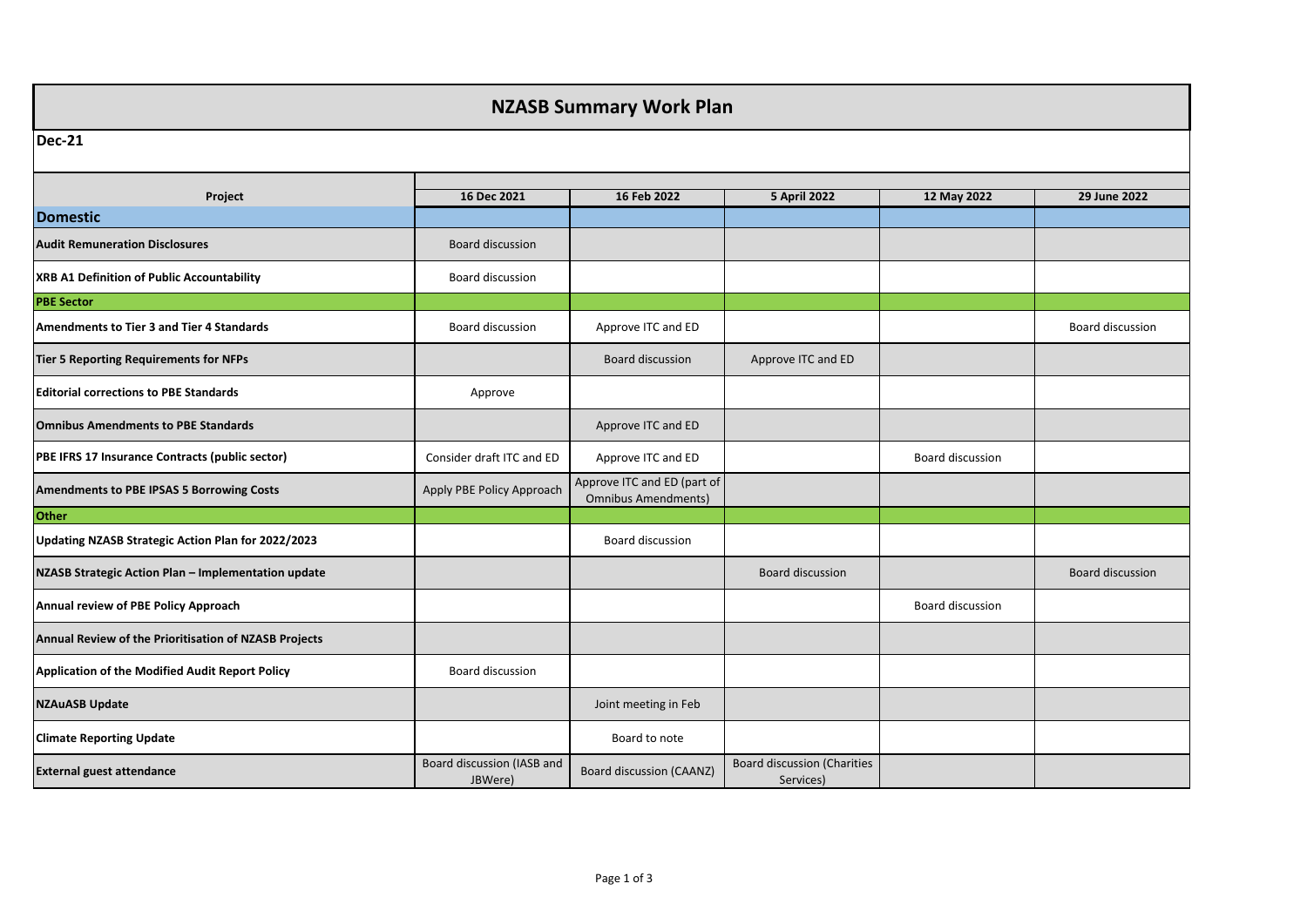| Project                                                                       | 16 Dec 2021                                   | 16 Feb 2022 | <b>5 April 2022</b> | 12 May 2022 | 29 June 2022 |
|-------------------------------------------------------------------------------|-----------------------------------------------|-------------|---------------------|-------------|--------------|
| IASB projects - Based on IASB work plan                                       |                                               |             |                     |             |              |
| <b>IASB research projects</b>                                                 |                                               |             |                     |             |              |
| <b>Business Combinations under Common Control</b>                             |                                               |             |                     |             |              |
| <b>Dynamic Risk Management</b>                                                |                                               |             |                     |             |              |
| <b>Equity Method</b>                                                          |                                               |             |                     |             |              |
| <b>Extractive Activities</b>                                                  |                                               |             |                     |             |              |
| <b>Goodwill and Impairment</b>                                                |                                               |             |                     |             |              |
| Pension Benefits that Depend on Asset Returns                                 |                                               |             |                     |             |              |
| Post-implementation Review of IFRS 9-Classification and<br><b>Measurement</b> | Project update                                |             |                     |             |              |
| Post-implementation Review of IFRS 10, 11 and 12                              |                                               |             |                     |             |              |
| <b>IASB standard-setting projects</b>                                         |                                               |             |                     |             |              |
| Subsidiaries without Public Accountability: Disclosures                       | Approve comment letter                        |             |                     |             |              |
| Disclosure Initiative: Targeted Standards-level Review of Disclosures         |                                               |             |                     |             |              |
| Financial Instruments with Characteristics of Equity                          |                                               |             |                     |             |              |
| <b>Rate-regulated Activities</b>                                              |                                               |             |                     |             |              |
| <b>Primary Financial Statements</b>                                           |                                               |             |                     |             |              |
| <b>IASB maintenance projects</b>                                              |                                               |             |                     |             |              |
| Availability of a Refund (Amendments to IFRIC 14)                             |                                               |             |                     |             |              |
| Non-current Liabilities with Covenants (Amendments to IAS 1)                  | Decide whether to comment                     |             |                     |             |              |
| Initial Application of IFRS 17 and IFRS 9-Comparative Information             | Approve amending<br>standard/Apply PBE Policy |             |                     |             |              |
| Lack of Exchangeability (Amendments to IAS 21)                                |                                               |             |                     |             |              |